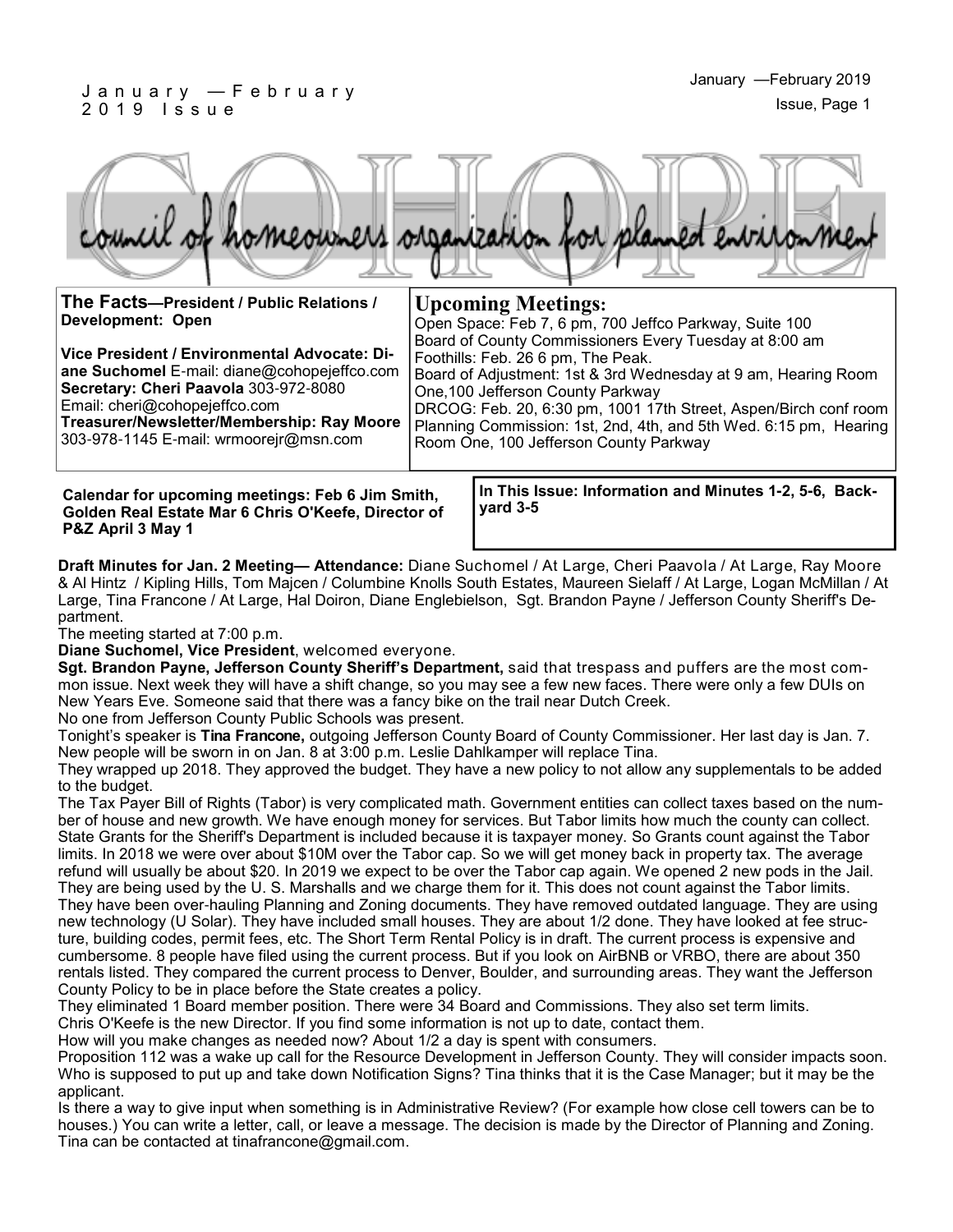**Reports from Officers** We do not have a President.

Roll Call was taken. We had 7 members present and had a quorum.

**Ray Moore, Treasurer,** was present. We have \$1,796.97.

**Cheri Paavola, Secretary,** was present. The Minutes for Oct. were approved.

**Diane Suchomel, Vice President,** was present.

The following are Community Meetings.

CMT 18-131847 is for 6044 W. Canyon Ave. The meeting was Dec. 17. They discussed R2Zone Pediatric Therapy Office near Columbine Hills Elementary school. There were 8 people in attendance.

CMT 18-13352 is for 9155 W. Fairview Ave. The meeting is Jan. 3 from 5:00 - 6:00 p.m. It will be held at 7640 S. Estes St. at the Metro District 2nd floor meeting room. It is for the parcel on the northeast corner of S. Garrison St and W. Fairview Ave. It is currently zoned C-1. They want to change it to residential single family attached. It will be a 2160 sq. ft. duplex or 1000 sq. ft. townhome. The maximum height will be 35 ft.

The following are Rezoning.

RZ 18-13 2817 is for 5920 S. Estes St. It is also a Pre-application. They want 7 in-patient beds. If the patient is full time, the stay will be no more than 10 days. they want to add the primary use will be as a detoxification facility. There are also medical and dental offices. They have the following proposed restrictions: 1) an automatic gate at each parking lot access and 2) a 6 ft. tall wood privacy fence will be required on the east and south sides. This was originally Bowles Village East ODP.

Bandimere Speedway and vicinity wants to modify and expand allowed uses. The uses are residential and commercial. There is a group of 4 cases at 3051 S. Rooney Rd. It will rezone 4 parcels in Jefferson County, Lakewood, and Morrison. The following are Pre-applications.

PA 18-129768 is for 6044 W. Canyon Ave. It is for a rezoning to allow for a therapy / occupational / rehabilitation facility. It is Peak Pediatric Rehabilitation.

PA 18-130257 is for 11616 Shaeffer Pl. It is a special use pre-application for a Sprint Stealth Flag Pole.

PA 18-131314 is for 5890 S. Alkire St. It is for rezoning for 4 16 bed senior independent group living homes. This would be for 64 units. The age is restricted to 55 and over.

PA 18-133404 is for 11493 W. Belleview Ave. It is a SDP for Miles Express Car Wash east of the new Kome & Go. PA 18-133566 is for 5236 S. Taft St. It is for a minor adjustment to basement floor elevation. They want to lower it by 2 ft. The following is a Floodplain Permit Application.

FPA 18-133677 is for Blue Heron Park. It is for a new trail in the playground.

FPA 18-133686 is for Governor Grant Park. It is for a new trail.

The following is an Administrative Review.

AR 18-133179 is for lots of 20 ft. new cell tower locations. Group 2 is proposing multiple 5G "micro" cell towers.

The Light of the World Food Bank is available to local residents. You must bring a Colo ID. The hours on Tuesday,

Wednesday, Thursday, and Friday are 9:00 - 11:00 a.m. You can visit 1 day per week.

Diane tried to get a speaker from the proposed 20 ft. cell towers. She has not received a response.

The room has been reserved for our 2019 COHOPE meeting. It is for every month except Nov.

The last Columbine Courier was published on 12/27/18. The Evergreen newspaper is still being published.

The speaker for Feb. has not been determined yet.

**Old Business** The position of President for COHOPE is still open.

**New Business** Burke and Betty are moving.

**Announcements** None.

We adjourned at 8:16 p.m.—*Cheri Paavola*

| W. R. Moore, Treasurer |         |
|------------------------|---------|
|                        | 1796.97 |
|                        | 0.00    |
| \$                     | 95.50   |
|                        |         |
|                        |         |
|                        |         |
| S.                     | 1701.47 |
|                        |         |

**Food pantry for local residents who need help** The food pantry at Light of the World Church (10316 W Bowles Ave) is for residents in this area who need some help. People need to bring a Colorado drivers' license or Colorado ID to sign up for it. After they are signed up , then they can get food there 1 day/week. The food pantry is open from 9 am - 11 am on Tuesday, Wednesday, Thursday and Friday ."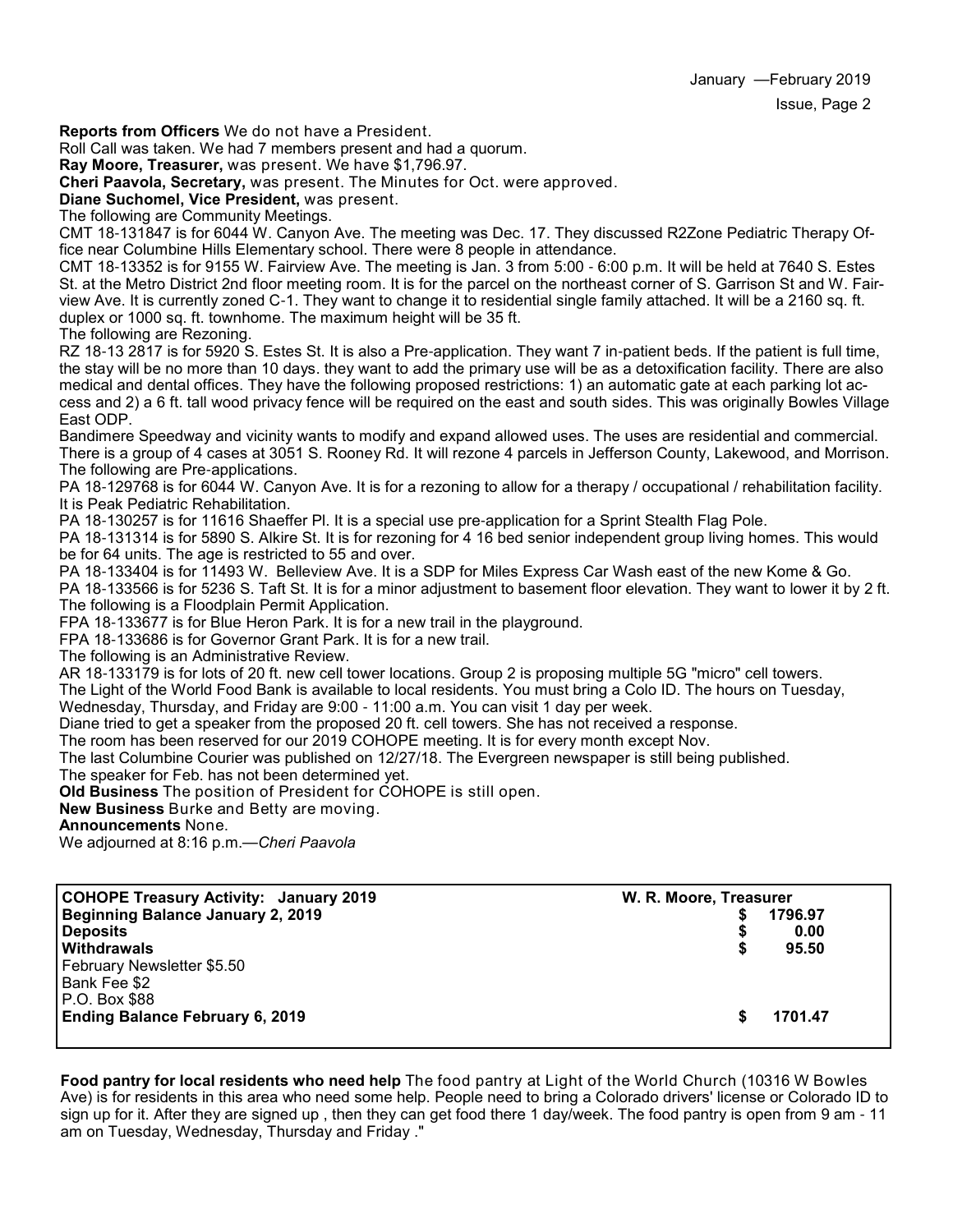# **THE BACKYARD**

# Columbine Hills News

**President's Corner** — It's a new year; it's a time that we often make New Year's resolutions to improve ourselves for the following year. So here goes: I resolve to be a crappy neighbor this year. . .

I will park at least 7 vehicles in my driveway, yard, my portion of the street and fudge onto my neighbor's portion of the street. Why should I keep a current license – I won't drive those two clunkers again anyway.

Mow – nah. I will let my weeds grow to their intended maximum. Hey, it's my yard, I can do what I want with it. I'm going to put the trampoline and new pool in my back yard and invite all the neighbors to play late into the night. If they don't need to sleep – neither does anyone else.

Oh, that contractor's trash bag sitting in my driveway – yeah, I'm not gonna clean it up this year either, it's been there two years already – what's the rush – it doesn't bother anyone else anyway.

My two dogs need another companion or more. Yeah, they bark incessantly – but if I get another one, they will distract each other and possibly stop barking. Ohh and all those "Tootsie Rolls" in my yard – when they dissolve the grass will be so much greener. I'm sure the fragrance won't bother anyone anyhow.

I just love the bushes at the corner of the yard. Isn't it great how thick they are? I mean, man, they must be at least 9 feet tall and 12 feet in diameter. Hmm I wonder how many animals live in there?? Isn't it awesome that drivers can't see down the road and foot traffic must walk in the street? Hahahaha

Oh, I'm soooo stoked about my new camper. That old one was just too small. I'll sell the old one eventually, maybe. There is just enough room out front if the back bumper just narrowly misses that jerk neighbor's driveway. Shoot, no one from the street can look into my front window now. Winner, winner.

Now before you get upset – this is all in jest – just to make a point that we all need to... Be the kind of neighbor you wish you had.— *Randy Montgomery, CHCA president, rmontgomery@frcs.org*

*From* **Dec 8th CHCA Board Meeting—**Meeting called to order by President at 9:05. Officers present: Randy, Jennifer, Pat, Don. Board members present: Ralph, Ruth, Steve. Community members present: Iris, Olivia, Julia, Janet. Please add Don Hochhalter as Vice President

CHCA by-laws require a written report.

**Old business:** Membership status – Pat – roughly 300.

Hay Ride in the rear view. – amazing event – more communication regarding food and what everyone was going to bring Report on web-site management – sticking with Columbinehillscivicassociation.com for consistent – giving option regarding online payment. Should be up and running by January.

**New business:** Yard decorating award - \$50 grand prize \$25/quadrant award to ACE

Plans for Jan meeting at Don/Michaelle's – Jan 12th 9am – planning meeting

Chili Cookoff – Jan 20th 4-6pm – green/red favorite overall

Meeting adjourned at 10:42am.

## **Columbine Knolls South II Review**

*From* **President's Corner—** Happy New Year from all the Columbine Knolls South II Board of Directors. Hope your New Year brings you all the best health and happiness! We had a great night for the Hayride Event. Santa and Mrs. Santa were there handing out candy canes to all the kids and getting their orders for the Christmas deliveries. The hot chocolate and goodies were great, and all the volunteers were wonderful helping setup all the popups, tables, chairs, and a beautiful backdrop for Santa and Mrs. Santa where many pictures were taken with all the kids. Thanks so very much to all the volunteers for the great time you provided. Keep up the great work for our community.

Our volunteer leads for the events this year were Amy Kowalski-Rolling Into Summer, Jennifer Blake-Movie In The Park, Brenda Abbott-Hayride, Stephanie Haberkorn-Landscape Committee, and Jenifer Blake-Welcome Committee. All of the volunteer help was greatly appreciated. The volunteers included Adam Blake, Renee Cunningham, Dan and Gretchen Meyers, Steve Kalney, Robert Sudar, Josh and Erin Kunkel, Dave and Roseanne Minson, Adam Kowalski, Eric and Andi Elkins, Chuck and Allison Turner, Joe and Gayle Alcala, Sarah Bailey, Julie Stewart, Logan Abbott, Debbie and Larry Opperman, Chris Reynolds, Bob Pellegrini, Pam Horiszny, Tom and Donna Tellsschow, Matt Haberkorn, and Tom and Anita Schicktanz. Hopefully I did not miss anyone. If I did my apologies.

The Annual CKSII Board of Directors meeting will be Tuesday, January 22nd at 7pm at the Coronado Elementary School library. Please attend and vote for the proposed budget and the 2019 CKS II Board of Directors. If you cannot attend please submit your proxy form to one of the board members by January 21 or mail a proxy to our PO box 621625, Littleton, CO 80162 no later than January 15, 2019. All homeowners are invited to attend. This is a great time for interested homeowners to meet neighbors, have questions answered, share ideas and get involved in your community. Thanks.

—*Bob Haberkorn, President CKSII HOA*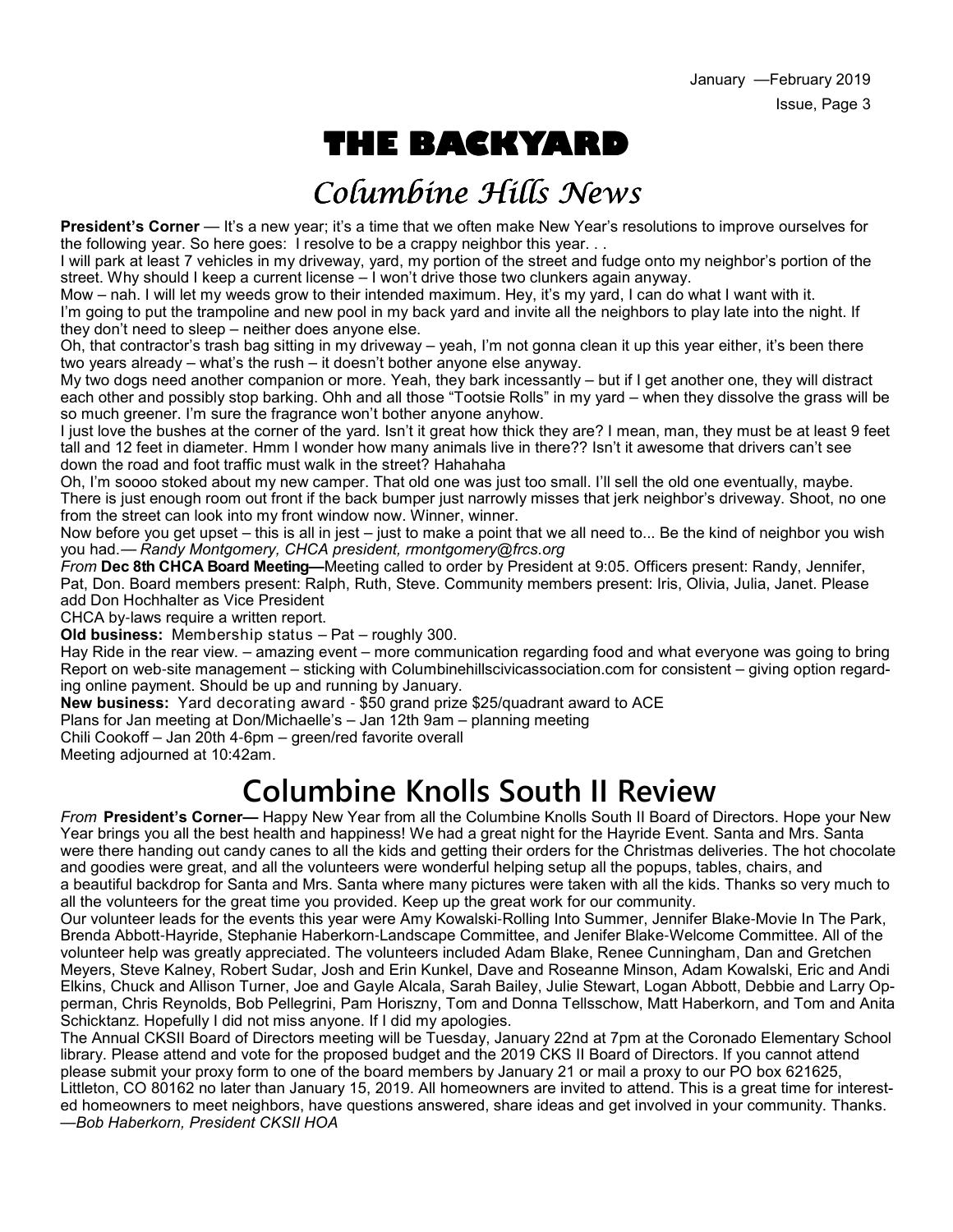### Columbine West Civic Association Newsletter

*From* **A Moment With The Board** The December monthly meeting at Dutch Creek Elementary was canceled to allow the association volunteers time to spend with their families and friends this holiday season. Please plan on joining us in January as we return to Dutch Creek, January 15th, 7 pm and take care of upcoming 2019 business. The idea of 'neighbor greet neighbor' was presented at a monthly meeting last year, so the Board decided to try out a new project. Its called a project because we need your help. We all live together in this community called Columbine West and together we can make a difference. The association is planning a Members Mixer and inviting all those who are members to try and drop by and visit together. Our records show that 359 residents made their 2018 Membership donation. The event will be at Breckenridge Brewery on January 24th, 6:30 pm.

The budget still includes annual favorites such as Easter Egg Hunt, Dumpster Day, Swim Nights & National Night Out. As always, if you don't see a neighbor out and about during the cold weather the Jeffco Sheriff can also perform a Well-Check. Don't hesitate to call the non-emergency dispatch 303-271-0211. If you have questions or any suggestion of ideas feel free to email CWCAtalk@gmail.com.

Look forward to hearing from the community. Residents are encouraged to attend any monthly meeting the next one is January 15th at 7:00pm, Dutch Creek Elementary School, second Tuesday of the Month. This month we would like to encourage anyone who has volunteered or is interested in volunteering to join us.

## The Leawood Rapporter

*From* **Leawood Metropolitan Recreation and Park District Minutes December 12, 2018** The Board meeting was called to order at 6:38 pm at Leawood Elementary School by President Kyle Sargent. Members present

were: Donna Snyder/Treasurer, Debby Baker/Director, Linda Smith/Vice President and Dave Padilla/Parks Manager. **Public Comment/Correspondence** – The Santa Party provided by the Leawood Civic Association was a big hit, 120 children attended. Linda was thanked for her volunteer work for the event.

**Treasurer's Report -** Donna presented the Treasurer's report. Additional amounts of property tax revenue and additional ownership tax were received. Invoices for the month include: Denver Water, doggie bag vendor, United Site Services, fee to renew trailer license, LCA invoices for Park Board share of cost, Rich Alarcon for trash removal, Waste Management, Excel, Dave's invoice and reimbursement to petty cash. Debby moved the treasurer's report be received and bills paid, Linda seconded, and the motion passed unanimously.

**Parks Manager Report –** Urban Drainage sent a contractor to remove a downed tree and remove debris from Raccoon Park. The tree was upstream from the diversion dam on the south side of the creek. Arbor Force removed the pile of branches at east end of Raccoon Park. Doggie bags were checked and replenished as needed. Dave watered the new plants at the wooden bridge entrance in Weaver Park. Dave is aware of graffiti on the Leawood Park pavilion door and will be repainting it as the weather permits. We are still talking to potential contractors to replace the wooden boards at the west bridge in Weaver Park, as well as for fencing at Kendall Park.

**OLD BUSINESS** Adopt 2019 budget – After a final review, Donna moved to adopt a resolution that sets the 2019 budget and certifies the mill levy, which will remain unchanged at 3.73 mills. Kyle noted that as the fees in lieu of land funds funds that are statutorily required to be paid by developers of new developments and that are restricted for use in specific ways--are closer to being fully expended, this will place more pressure on the District's overall budget. This will be a particular issue if there are any significant reductions in property or ownership tax rates or valuations. Debby seconded, and the motion passed unanimously. Donna will forward all necessary documents to Jefferson County and to the Department of Local Affairs as per statutes.

**Survey in Nextdoor.com regarding play equipment for Weaver Park** – The survey was re-published again on November 28th. A total of 61 people have responded. We are processing the results and will be discussing them in detail in January.

The meeting was adjourned 7:56pm.— *Linda Smith, Vice President and Acting Secretary* Posting location: District Board's agendas are posted by the Clerk to the Jefferson County Board of Commissioners board.

### Woodbourne

*From* **Notes From the Board** The holidays are over, the New Year has begun, and the football playoffs are just around the corner. Welcome to 2019. As you may remember, the December Board meeting was moved up to December 12 and was a combination of November topics, December topics, and the 2019 budget presentation.

The budget discussion asked some very good questions. One of those questions concerned the budgeting for large projects. In 2018, the Board undertook the revamping of the Fremont Street entrance. Everyone agreed that the project turned out splendidly. Projects for next year were discussed including modernizing the clubhouse bathrooms, updating the Frost Street entrance, and addressing the landscaping around the clubhouse. The Board will explore these projects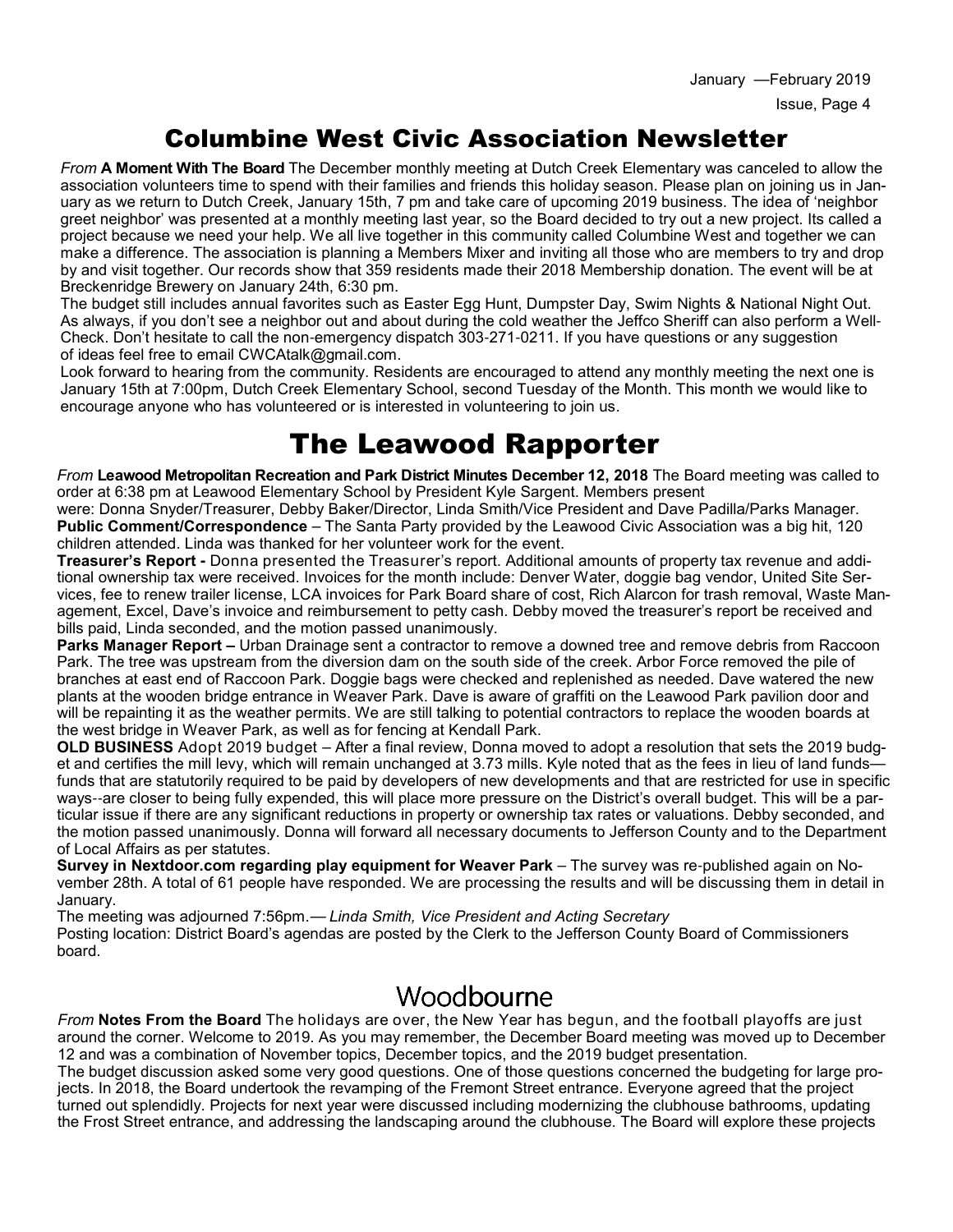January —February 2019

and entertain discussion on them at the Annual Homeowners Meeting in April.

The Board is here to serve the community and to fulfill this function it needs volunteers from the community. If you would like to serve on the Board, or have questions, please feel free to contact any current Board member. In closing, the Woodbourne HOA Board wishes all a prosperous and happy New Year.— *James Meyer, President*

**Office Hours Changing for Several Jefferson County Offices** Office hours for the public will be changing in the new year for several areas of Jefferson County. Please check when these hours are changing and check those hours before making your trip to one of our offices.

**Development and Transportation Offices** Effective Jan. 2, 2019, the hours for the offices of Building Safety, Planning and Zoning and Transportation and Engineering will be 8 a.m. to 5 p.m. These offices are located on the third floor of the Administration and Courts Facility at 100 Jefferson County Parkway.

Many services are available online anytime – see the Development and Transportation website for more information on the services that the divisions offer.

**Clerk and Recorder Offices** Effective Jan. 7, 2019, all Clerk and Recorder offices will have the new public hours of 8 a.m. to 4:30 p.m. These offices include:

Clerk to the Board, which handles passports, liquor licenses and the Board of County Commissioners minutes and resolutions; located on the second floor of the Administration and Courts Facility at 100 Jefferson County Parkway. Elections, which handles voter registration, candidate and committee information, data requests and more; located at

3500 Illinois Street.

Five Motor Vehicle offices, which handles vehicle renewals and registrations, dealer services and more; see Motor Vehicle website for office locations.

Recording, which supplies marriage and civil union licenses, recording of documents and the records index search; located on the second floor of the Administration and Courts Facility at 100 Jefferson County Parkway. Please note: hours for marriage licenses will be 8 a.m. to 4 p.m.

Many services are available online anytime – see the Clerk and Recorder website for more information on the services that all the divisions offer.

**Justice Services** The hours for the Justice Services office, which contains Pretrial and Community Services, are now 7:30 a.m to 5:00 p.m. This office is located on the first floor of the Administration side of the Administration and Courts Facility at 100 Jefferson County Parkway.

You can find more information on the services on the Justice Services website.

**County Attorney's Office** Effective Jan. 14, 2019, public hours for the Jefferson County Attorney's Office will be 8 a.m. to 5 p.m. Their office is located on the fifth floor of the Administration and Courts Facility at 100 Jefferson County Parkway.

#### *From Jeffco Website*

*From Jeffco Public Health site:* **County and municipal agencies partner to spread awareness about radon testing** Jefferson County, Colo. — This January in Jefferson County, nine government agencies and boards have come together to recognize the significant effect radon gas can have on our health and in our homes. The Jefferson County Board of Health, Jefferson County Board of Commissioners, Cities of Lakewood, Golden, Arvada, Wheat Ridge and Edgewater and the Towns of Morrison and Mountain View have all either issued or plan to issue a proclamation recognizing January as National Radon Action Month. In addition, Jefferson County Public Health (JCPH) will be offering free radon test kits to Jefferson County residents, one per address and on a first come-first served basis, at our location in Lakewood at 645 Parfet Street during the month of January.

Radon is a dangerous and naturally occurring radioactive gas that you cannot smell, taste or see. People are exposed to radon primarily from breathing radon in air that enters homes and other buildings through cracks and gaps in foundations. Radon exposure is the leading cause of lung cancer among non-smokers and a top environmental cause of cancer nationwide. In Jefferson County, more than half of homes tested have high levels of radon. While there is always some radon in the air, high levels of exposure to radon over time can lead to a significant risk of developing lung cancer. The risk of lung cancer is even greater for smokers who are exposed to radon.

"We are grateful to the county, cities and towns around our area for helping us recognize the importance of radon testing and mitigation in Jefferson County," said Mitchell Brown, Environmental Health Supervisor at Jefferson County Public Health. "We hope that, in part, because of their help we can help more people across the county assess and lessen their risk of radon exposure."

In addition to providing the free test kits, JCPH staff will be available to help homeowners understand how to use the test kits properly and what to do if the test results show high levels of radon in the air. If action is needed to reduce radon in a home, it's important to test homes for radon again to be sure the action worked and the air is safe. Testing your home, and installing proper air quality controls if high levels of radon exist, is an effective way to prevent the harmful effects radon can have on you and your family. After January and throughout the remainder of 2019, radon test kits will be available for purchase at JCPH for \$10 each.

If you have questions about radon and your home's risk, please visit https://www.jeffco.us/2337/Radon to see frequently asked questions and helpful information.